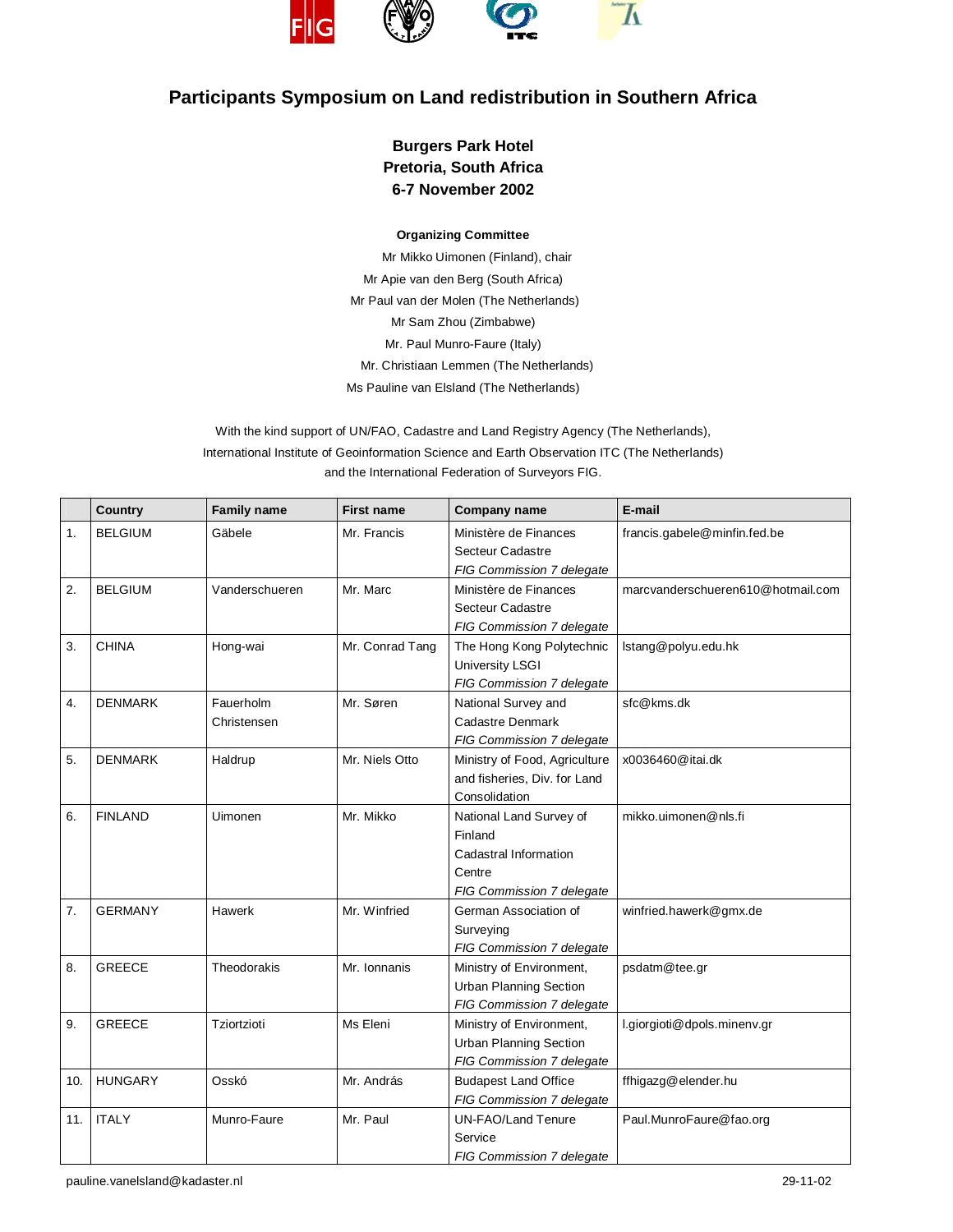| TZ.        | <b>NENTA</b>        | <u>iviwenda</u>         | ivii. Jasper     | University or ivalition                    | <del>µmwenda</del> wuonor.ac.ke |
|------------|---------------------|-------------------------|------------------|--------------------------------------------|---------------------------------|
|            |                     |                         |                  | Department of Surveying                    |                                 |
|            |                     |                         |                  | FIG Commission 7 delegate                  |                                 |
| 13.        | <b>KOREA</b>        | Lee                     | Mr. Sang Jong    | Korea Cadastral Survey                     | silee@kcsc.co.kr                |
|            |                     |                         |                  | Corporation                                |                                 |
|            |                     |                         |                  | FIG Commission 7 delegate                  |                                 |
| 14.        | <b>KOREA</b>        | Ryu                     | Mr. Byoung Chan  | Korea Cadastral Survey                     | bcryu@kcsc.co.kr                |
|            |                     |                         |                  | Corporation                                |                                 |
|            |                     |                         |                  | FIG Commission 7 delegate                  |                                 |
| 15.        | <b>KOREA</b>        | Sim                     | Mr. Woo Sop      | Korea Cadastral Survey                     | wssim@kcsc.co.kr                |
|            |                     |                         |                  | Corporation                                |                                 |
|            |                     |                         |                  | FIG Commission 7 delegate                  |                                 |
| 16.        | <b>LESOTHO</b>      | Selebalo                | Mr. Qhobela      | <b>GTZ</b>                                 | selebaloland@gtz.org.ls         |
|            |                     |                         | Cyprian          | FIG Commission 7 delegate                  |                                 |
| 17.        | <b>MALAWI</b>       | Gondwe                  | Mr. Daniel       | Ministry of Lands, Physical                | bgwedeza@malawi.net             |
|            | <b>MOZAMBIQUE</b>   | Cambaco                 | Mr. Simeão       | and Surveys<br>National Training School of | infoc@teledata.mz               |
| 18.        |                     |                         |                  | Geodesy and Cartography                    |                                 |
|            | <b>NAMIBIA</b>      | Owolabi                 | Mr. Karim        | Namibia Surveyor General                   | labi@mweb.com.na                |
| 19.<br>20. | <b>NAMIBIA</b>      | Shivute                 | Ms. Nashilongo   | Dept. Valuation and Estate                 | nkshivute@namibia.com.na        |
|            |                     |                         |                  | Management                                 |                                 |
| 21.        | <b>NAMIBIA</b>      | Tjipueja                | Mr. H.           | Director of Land Reform                    |                                 |
| 22.        | <b>NAMIBIA</b>      | Uisso                   | Mr. Vence        | Land Management                            | vence@polytechnic.edu.na        |
|            |                     |                         |                  | Polytechnic of Namibia                     |                                 |
| 23.        | NETHERLANDS,        | Lemmen                  | Mr. Christiaan   | Cadastre and Public                        | lemmen@itc.nl                   |
|            | <b>THE</b>          |                         |                  | <b>Registers Agency</b>                    |                                 |
|            |                     |                         |                  | <b>Vice Chair of Administration</b>        |                                 |
|            |                     |                         |                  | FIG Commission 7                           |                                 |
| 24.        | NETHERLANDS,        | Van der Molen           | Mr. Paul         | Cadastre and Public                        | vandermolen@itc.nl              |
|            | <b>THE</b>          |                         |                  | Registers Agency                           |                                 |
|            |                     |                         |                  | Chair FIG Commission 7                     |                                 |
| 25.        | <b>NORWAY</b>       | Rygh                    | Mr. Gotfred      |                                            | Gotfred.Rygh@statkart.no        |
| 26.        | <b>POLAND</b>       | Wilkowski               | Mr. Wojciech     | Warsaw University of                       | wwilk@gik.pw.edu.pl             |
|            |                     |                         |                  | Technology                                 |                                 |
|            |                     |                         |                  | FIG Commission 7 delegate                  |                                 |
| 27.        | <b>RWANDA</b>       | Rurangwa                | Mr. Eugène       | Ministry of Lands, Human                   | erburabyo@yahoo.fr              |
|            |                     |                         |                  | Resettlement and                           |                                 |
|            |                     |                         |                  | <b>Environmental Protection</b>            |                                 |
|            |                     |                         |                  | FIG Commission 7 delegate                  |                                 |
| 28.        | <b>SOUTH AFRICA</b> | Berg                    | Mr. Apie van den | Chief Surveyor General                     | avdberg@csg.pwv.gov.za          |
|            |                     |                         |                  | FIG Commission 7 delegate                  |                                 |
| 29.        | <b>SOUTH AFRICA</b> | Berg                    | Mr. Mark van den | Federation of Institutes of                | markvdb@mhp.co.za               |
|            |                     |                         |                  | Land Surveyors of South                    |                                 |
|            |                     |                         |                  | Africa (President)                         |                                 |
| 30.        | <b>SOUTH AFRICA</b> | <b>Bollaert-Davies</b>  | Mr. Colin        | Land surveyor in the                       | colin@npmgeomatics.co.za        |
|            |                     |                         |                  | Eastern Cape Province of<br><b>SA</b>      |                                 |
|            |                     |                         |                  | <b>General Manager</b>                     |                                 |
|            |                     |                         |                  | Nzelenzele Preston en                      |                                 |
|            |                     |                         |                  | Medcalf                                    |                                 |
| 31.        | SOUTH AFRICA        | Boyer                   | Mr. Neil         | USAID/So Africa in Pretoria                | nboyer@usaid.gov                |
| 32.        | SOUTH AFRICA        | <b>Brink</b>            | Mr. Rogier van   | Worldbank                                  | Rvandenbrink@worldbank.org      |
|            |                     |                         | den              |                                            |                                 |
| 33.        | <b>SOUTH AFRICA</b> | Cawdry                  | Mr. Harry        | Dept. of Traditional Affairs               |                                 |
|            |                     |                         |                  | Kwazulu-Natal                              |                                 |
| 34.        | <b>SOUTH AFRICA</b> | Chikukwa                | Mr. Ambrose      |                                            |                                 |
| 35.        | SOUTH AFRICA        | <b>Cochlovius Gouws</b> | Ms Alison        | Department: Water affairs                  | raa@dwaf.pwv.gov.za             |
|            |                     |                         |                  | and Forestry                               |                                 |
| 36.        | <b>SOUTH AFRICA</b> | Conway                  | Mr. Rory         | Master student University of               | smc@saol.com                    |
|            |                     |                         |                  | Natal                                      |                                 |
|            |                     |                         |                  | Land Surveyor                              |                                 |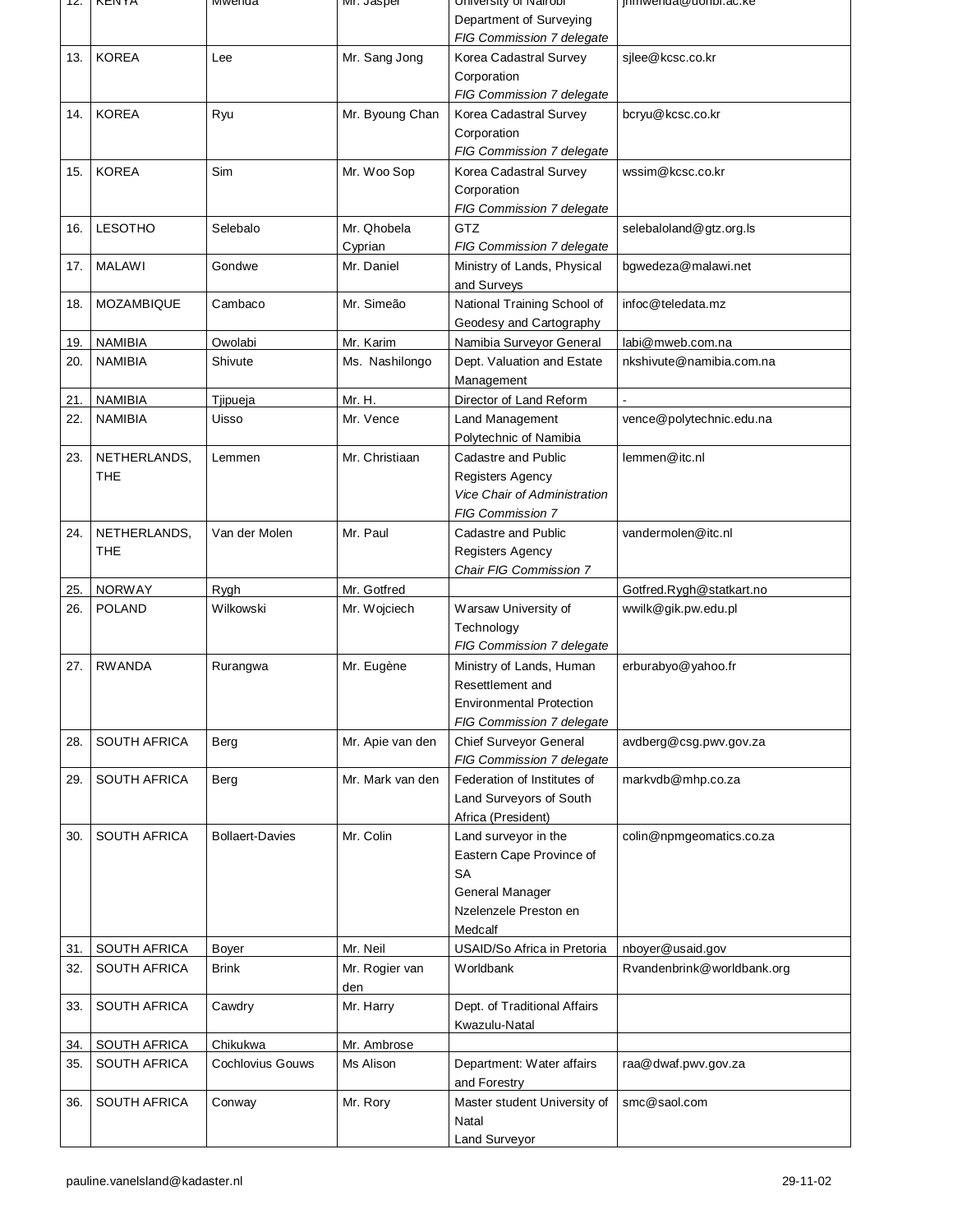| эr. | <b>SUUTH AFRICA</b> | Corpett    | <b>MI. SCHAIK</b> | Georano                         | scolpeit@filweb.co.za              |
|-----|---------------------|------------|-------------------|---------------------------------|------------------------------------|
|     |                     |            |                   | Opmetings/Surveys               |                                    |
|     |                     |            |                   | Private Land Surveyor           |                                    |
| 38. | <b>SOUTH AFRICA</b> | Cossie     | Ms Minty          | Prof. Land Surveyor             | cossie@isat.co.za                  |
| 39. | <b>SOUTH AFRICA</b> | Dijk       | Mr. Chris van     | Surveyor-General Pretoria       | cvandyk@0121g.pwv.gov.za           |
| 40. | <b>SOUTH AFRICA</b> | Fourie     | Mrs Clarissa      | University of Natal             | clarissa.fourie@paulaugustinus.com |
|     |                     |            |                   | FIG Commission 7 delegate       |                                    |
| 41. | <b>SOUTH AFRICA</b> | Gibbs      | Mr. Charles       | <b>Land Tenure Services</b>     | Itsmail@mweb.co.za                 |
|     |                     |            |                   |                                 |                                    |
| 42. | SOUTH AFRICA        | Hillermann | Mr. Rudi          | <b>Director Survey Services</b> | hillermh@tlga.kzntl.gov.za         |
| 43. | <b>SOUTH AFRICA</b> | Hornby     | Ms Donna          |                                 |                                    |
| 44. | <b>SOUTH AFRICA</b> | Jackson    | Mr. Jonathan      | University of Natal             | jacksonj@nu.ac.za                  |
| 45. | <b>SOUTH AFRICA</b> | Korsman    | Mr. Nico          | Korsman & Van Wijk              | shirleyk@global.co.za              |
| 46. | <b>SOUTH AFRICA</b> | Kotzé      | Mr. Richard       | Spronk & Associates             | sa@hermanus.co.za                  |
| 47. | <b>SOUTH AFRICA</b> | Lange      | Ms Tricia de      | <b>Land Tenure Services</b>     |                                    |
| 48. | <b>SOUTH AFRICA</b> | Luvhenao   | Mr. Mashudu       |                                 | mwluvhen@mweb.co.za                |
|     |                     |            |                   |                                 |                                    |
| 49. | <b>SOUTH AFRICA</b> | Maesela    | Mr. Raleigh       | Maesela Land Surveyors          | maesela@intekom.co.za              |
|     |                     |            |                   | Inc.                            |                                    |
| 50. | <b>SOUTH AFRICA</b> | Majola     | Mr. Lala          | Dept. of Traditional Affairs    |                                    |
| 51. | <b>SOUTH AFRICA</b> | Makwela    | Mr. Andrew        | <b>Land Tenure Services</b>     |                                    |
| 52. | <b>SOUTH AFRICA</b> | Matibe     | Mr. Patrick       | Matibe & Associates Land        | mwmatibe@mweb.co.za                |
|     |                     |            |                   | Surveyors                       |                                    |
| 53. | <b>SOUTH AFRICA</b> | Mc Alister | Mr. Rob           |                                 | rmcalister@omnistar.co.za          |
| 54. | <b>SOUTH AFRICA</b> | Melhuish   | Mr. Kevin         | Prof. Land Surveyor             | kmel@global.co.za                  |
| 55. | <b>SOUTH AFRICA</b> | Merwe      | Ms Carmen van     | Department of Land affairs      | cvandermerwe@sghq.pwv.gov.za       |
|     |                     |            | der               |                                 |                                    |
| 56. | <b>SOUTH AFRICA</b> | Mevetera   | Mr. Nehemiah      | Faculty of Information          | Nehemiah.Mavetera@Infotech.monash. |
|     |                     |            |                   | Technology                      | edu                                |
|     |                     |            |                   | Monash University Southe        |                                    |
|     |                     |            |                   | Africa Campus                   |                                    |
| 57. | <b>SOUTH AFRICA</b> | Monyake    | Mr/Ms Nondwe      | Matanzima                       | matanzima@xsinet.co.za             |
| 58. | <b>SOUTH AFRICA</b> | Ngobeni    | Mr. Pat           | Pat Ngobeni Land                | ngobeni@global.co.za               |
|     |                     |            |                   | Surveyors/Nelspruit             |                                    |
| 59. | <b>SOUTH AFRICA</b> | Nowosad    | Ms Barbara        | Deputy Surveyor-General         | BarbaraN@012lg.pwv.gov.za          |
|     |                     |            |                   | Pretoria                        |                                    |
| 60. | <b>SOUTH AFRICA</b> | Nysschen   | Mr. Derrick De    | Office of the Surveyor-         | ddenysschen@012lg.pwv.gov.za       |
|     |                     |            |                   | General                         |                                    |
|     |                     |            |                   | Dept. of Land Affairs           |                                    |
| 61. | SOUTH AFRICA        | Obree      | Mr. John          | Dept. of Land Affairs           | Jgobree@lg021.wcape.gov.za         |
| 62. | <b>SOUTH AFRICA</b> | Rensburg   | Mr. Karl van      | <b>Land Tenure Services</b>     | Lts@mweb.co.za                     |
| 63. | <b>SOUTH AFRICA</b> | Rugege     | Mr. Sam           |                                 | srugege@uwc.ac.za                  |
| 64. | <b>SOUTH AFRICA</b> | Sadiki     | Mr. M.G.          | Prof. Land Surveyor             | sadiki@freemail.absa.co.za         |
| 65. | <b>SOUTH AFRICA</b> | Sibanda    | Mr. Mason         | Prof. Land Surveyor with        | msibanda@randwater.co.za           |
|     |                     |            |                   | Rand Water in                   |                                    |
|     |                     |            |                   | Johannesburg                    |                                    |
| 66. | SOUTH AFRICA        | Spronk     | Mr. Peter         | Spronk & Associates             | sa@hermanus.co.za                  |
| 67. | SOUTH AFRICA        | Turner     | Mr. Christy       | Prof. Land Surveyor             | CTURNER@sli.wcape.gov.za           |
| 68. | SOUTH AFRICA        | Whittal    | Ms Jenny          | University of Cape Town         | jwhittal@ebe.uct.ac.za             |
| 69. | <b>SWAZILAND</b>    | Dlamini    | Mr. Hamilton      | Representative Mr. Moses        | bombad@seb.co.sz                   |
|     |                     |            |                   | Sithole/Senior Land             |                                    |
|     |                     |            |                   | Surveyor (Swaziland             |                                    |
|     |                     |            |                   | Electricity Board)              |                                    |
| 70. | <b>SWAZILAND</b>    | Mhlanga    | Mr. Albert        | Land Surveying & Mapping        | sgd@realnet.co.sz                  |
|     |                     |            |                   | FIG Commission 7 delegate       |                                    |
| 71. | <b>SWEDEN</b>       | Österberg  | Mr. Tommy         | <b>National Land Survey</b>     | tommy.osterberg@swedesurvey.se     |
|     |                     |            |                   | FIG Commission 7 delegate       |                                    |
| 72. | SWITZERLAND         | Steudler   | Mr. Daniel        | Eidg. Vermessungsdirektion      | daniel.steudler@swisstopo.ch       |
|     |                     |            |                   | Swiss Federal Directorate of    |                                    |
|     |                     |            |                   | <b>Cadastral Surveying</b>      |                                    |
|     |                     |            |                   | FIG Commission 7 delegate       |                                    |
| 73. | <b>TANZANIA</b>     | Geho       | Mr. Medard        | University College of Lands     | mlgeho@hotmail.com                 |
|     |                     |            |                   |                                 |                                    |